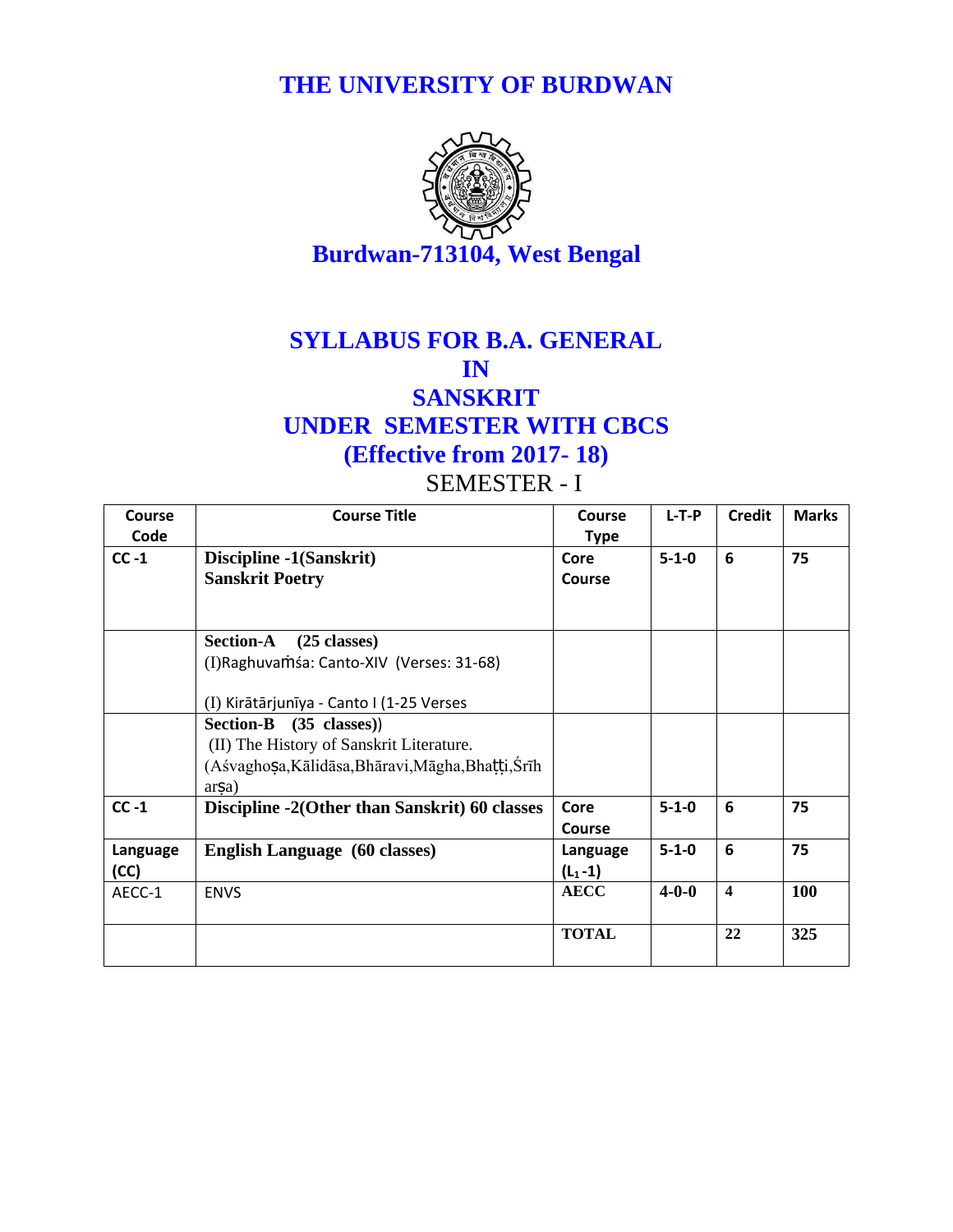#### **Semester- II**

| $CC-2$   | Discipline -1(Sanskrit)                       | Core         | $5 - 1 - 0$ | 6              | 75  |
|----------|-----------------------------------------------|--------------|-------------|----------------|-----|
|          | <b>Sanskrit Prose</b>                         | Course       |             |                |     |
|          |                                               |              |             |                |     |
|          |                                               |              |             |                |     |
|          | <b>Section-A</b><br>$(30 \text{ classes})$    |              |             |                |     |
|          | Daśakumāracarita-(Dvijopakrti)---             |              |             |                |     |
|          | As in Sanskrit Pāthamālā, B.U.                |              |             |                |     |
|          | Section-B (30 classes)                        |              |             |                |     |
|          | (I) The History of Sanskrit Literature        |              |             |                |     |
|          | (Prose).                                      |              |             |                |     |
|          | (Subandhu, Daṇḍin, Bāṇabhaṭṭa)                |              |             |                |     |
|          | (II) The History of Sanskrit Literature       |              |             |                |     |
|          | (Fables)                                      |              |             |                |     |
|          | (Pañcatantra, Hitopadeśa, Vetālapañcavimśati, |              |             |                |     |
|          |                                               |              |             |                |     |
|          | (III) The History of Sanskrit Literature -    |              |             |                |     |
|          | (Historical Kāvyas)                           |              |             |                |     |
| $CC-2$   | Discipline -I1(Other than Sanskrit)           | Core         | $5 - 1 - 0$ | 6              | 75  |
|          |                                               | Course       |             |                |     |
| Language | Language (Hindi/MIL)                          | Language     | $5 - 1 - 0$ | 6              | 75  |
| (CC)     |                                               | $(L_2 - 1)$  |             |                |     |
| AECC-2   | <b>Communicative English/MIL</b>              |              | $2 - 0 - 0$ | $\overline{2}$ | 50  |
|          |                                               |              |             |                |     |
|          |                                               |              |             |                |     |
|          | Sinhāsanadvātrimśikā, Puruṣaparīkṣā)          | <b>TOTAL</b> |             | 20             | 275 |

## **Semester - III**

| <b>Course Code</b> | <b>Course Title</b>                                | Course        | $L-T-P$     | <b>Credit</b>  | <b>Marks</b> |
|--------------------|----------------------------------------------------|---------------|-------------|----------------|--------------|
|                    |                                                    | <b>Type</b>   |             |                |              |
| $CC-3$             | Discipline -1(Sanskrit)                            | Core          | $5 - 1 - 0$ | 6              | 75           |
|                    | <b>Sanskrit Drama</b>                              | Course        |             |                |              |
|                    |                                                    |               |             |                |              |
|                    |                                                    |               |             |                |              |
|                    | Section-A (40 classes)                             |               |             |                |              |
|                    | (I)Abhijñānaśakuntala (I-V)                        |               |             |                |              |
|                    | Section-B (20 classes)                             |               |             |                |              |
|                    | (I) The History of Sanskrit Literature             |               |             |                |              |
|                    | Drāmā                                              |               |             |                |              |
|                    | (Bhāsa, Kālidāsa, Śūdraka, Viśākhadatta, Śrīharṣa, |               |             |                |              |
|                    | Bhavabhūti, Bhattanārāyana)                        |               |             |                |              |
| $CC-3$             | Discipline -I1( Other than Sanskrit)               | Core          | $5 - 1 - 0$ | 6              | 75           |
|                    | $(60 \text{ classes})$                             | <b>Course</b> |             |                |              |
| Language           | Language Hindi/MIL(60 classes)                     | Language      | $5 - 1 - 0$ | 6              | 75           |
| (CC)               |                                                    | $(L_1 - 2)$   |             |                |              |
| SEC-1              | Select from SEC Group (vide later)(40 classes)     |               | $2 - 0 - 0$ | $\overline{2}$ | 50           |
|                    |                                                    | <b>TOTAL</b>  |             | 20             | 275          |
|                    |                                                    |               |             |                |              |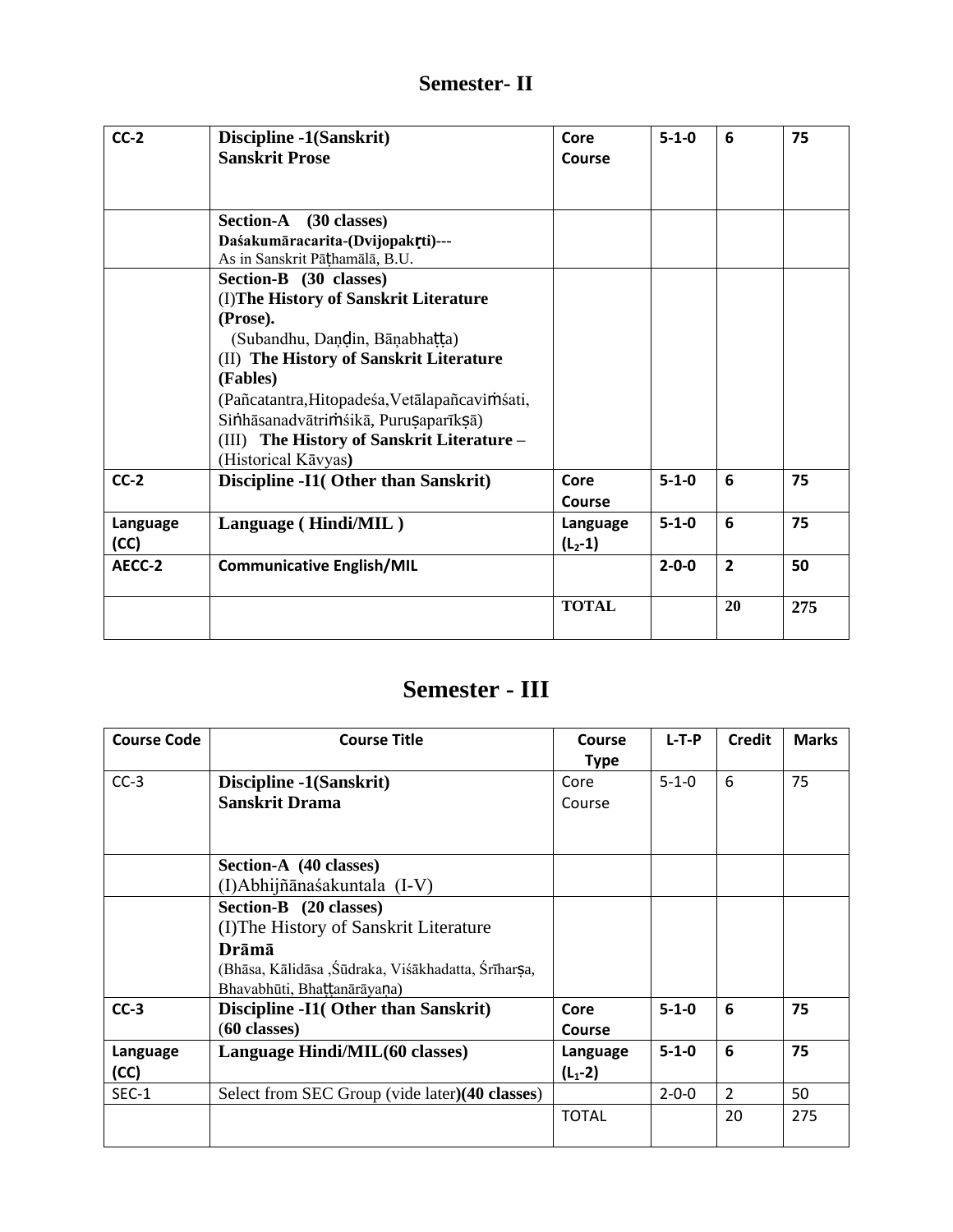#### **Semester-IV**

| <b>Course</b><br>Code | <b>Course Title</b>                                                                                                                                                                                                                                                      | <b>Course</b><br><b>Type</b> | $L-T-P$     | <b>Credit</b>  | <b>Marks</b> |
|-----------------------|--------------------------------------------------------------------------------------------------------------------------------------------------------------------------------------------------------------------------------------------------------------------------|------------------------------|-------------|----------------|--------------|
| $CC -4$               | Discipline -1(Sanskrit)<br>Sanskrit Grammar                                                                                                                                                                                                                              | Core<br>Course               | $5 - 1 - 0$ | 6              | 75           |
|                       | <b>Section-A</b><br>$(30 \text{ classes})$<br>The Concept of the following Samjñās:<br>Sūtra, Vārtika, Bhā Şya, Karmapravacanīya, Nipāta, Gati<br>, Upasarga, Guņa, Vrddhi, Ti, Ghi, Ghu, Nadī, Upadhā<br>and Samprasāraņa.                                              |                              |             |                |              |
|                       | <b>Section-B</b><br>$(20 \text{ classes})$<br>Potential Participles, Nominal Suffixes<br>(Matvarthīya),<br>Causative Verbs, Desiderative Verbs, Frequentative<br>Verbs, Indeclinable Past Participles, Use of Ktvā &<br>Lyap.<br>Section- C(10 classes)<br>Comprehension |                              |             |                |              |
| $CC-4$                | Discipline -I1(Other than Sanskrit)<br>$(60 \text{ classes})$                                                                                                                                                                                                            | Core<br>Course               | $5 - 1 - 0$ | 6              | 75           |
| Language<br>(CC)      | Language (Hindi/MIL) (60 classes)                                                                                                                                                                                                                                        | Language<br>$(L_1 - 2)$      | $5 - 1 - 0$ | 6              | 75           |
| <b>SEC-2</b>          | Select from SEC Group (vide later) (40 classes)                                                                                                                                                                                                                          |                              | $2 - 0 - 0$ | $\overline{2}$ | 50           |
|                       |                                                                                                                                                                                                                                                                          | <b>TOTAL</b>                 |             | 20             | 275          |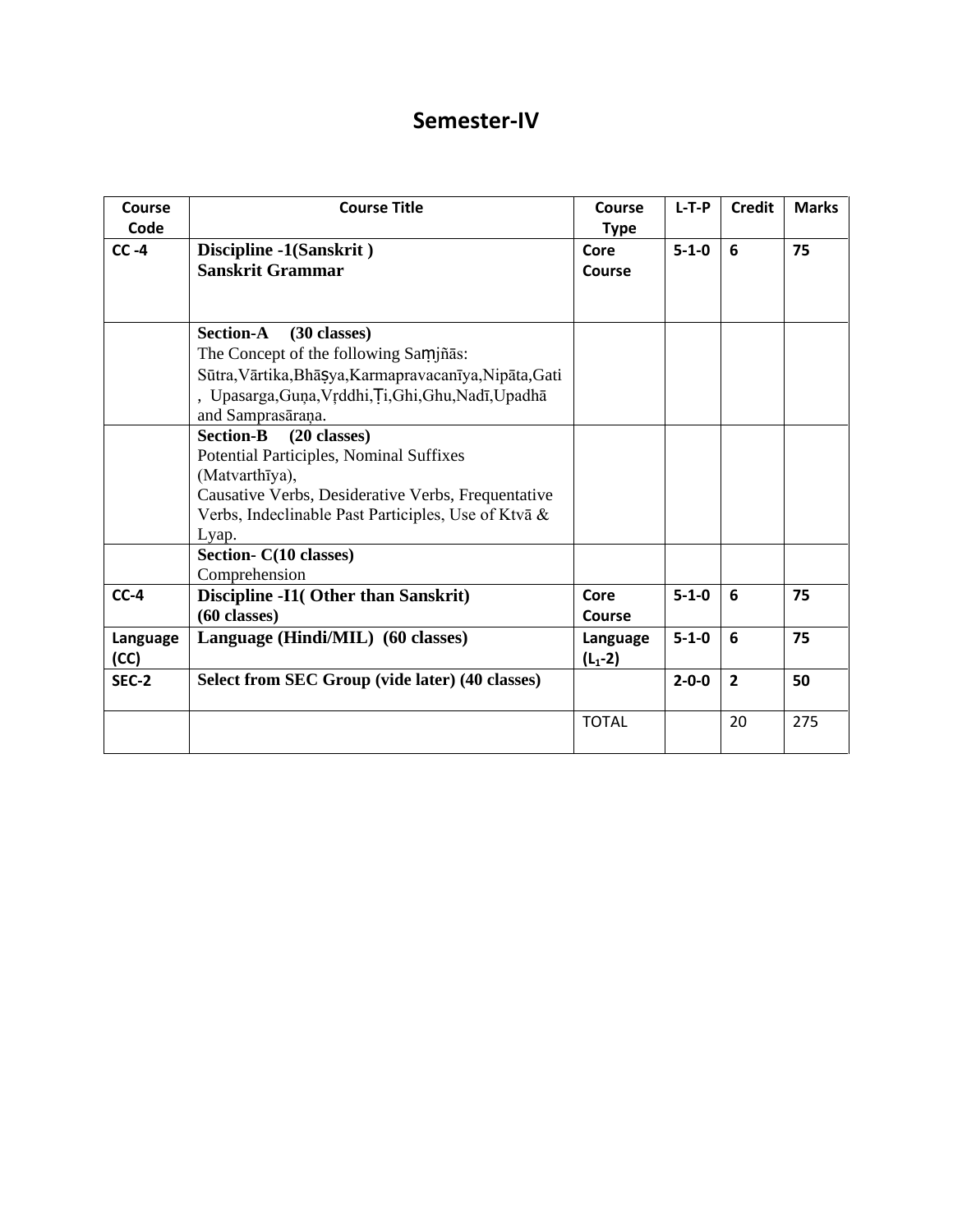#### **Semester-V**

| Course | <b>Course Title</b>                                  | Course            | $L-T-P$      | <b>Credit</b>  | <b>Marks</b> |
|--------|------------------------------------------------------|-------------------|--------------|----------------|--------------|
| Code   |                                                      | <b>Type</b>       |              |                |              |
| DSE-1  | From Discipline-1(Sanskrit) (60 classes)             | <b>Discipline</b> | $5 - 1 - 0$  | 6              | 75           |
|        | $DSE-1A$                                             | <b>Specific</b>   |              |                |              |
|        | Select from DSE Group (vide later)                   | <b>Elective</b>   |              |                |              |
|        |                                                      | (DSE)             |              |                |              |
| DSE-2  | From Discipline-2 (Other than Sanskrit)              | <b>Discipline</b> | $5 - 1 - 0$  | 6              | 75           |
|        | $DSE-2A$ (60 classes)                                | <b>Specific</b>   |              |                |              |
|        |                                                      | <b>Elective</b>   |              |                |              |
|        |                                                      | (DSE)             |              |                |              |
| $GE-1$ | Any Discipline other than core disciplines including |                   | $5 - 1 - 0$  | 6              | 75           |
|        | Core Languages (60 classes)                          |                   |              |                |              |
| SEC-3  | Select from SEC Group (40 classes)                   |                   | $2 - 0 - 0$  | $\overline{2}$ | 50           |
|        |                                                      |                   |              |                |              |
|        |                                                      |                   | <b>TOTAL</b> |                | 275          |
|        |                                                      |                   |              |                |              |

#### **Semester –VI**

| Course | <b>Course Title</b>                                  | Course            | $L-T-P$     | Credit         | <b>Marks</b> |
|--------|------------------------------------------------------|-------------------|-------------|----------------|--------------|
| Code   |                                                      | <b>Type</b>       |             |                |              |
| DSE-1  | From Discipline-1B(Sanskrit) (60 classes)            | Discipline        | $5 - 1 - 0$ | 6              | 75           |
|        | $DSE-1B$                                             | Specific          |             |                |              |
|        | Select from DSE Group                                | Elective          |             |                |              |
|        |                                                      | (DSE)             |             |                |              |
| DSE-2  | From Discipline-2(Other than Sanskrit) (60 classes)  | <b>Discipline</b> | $5 - 1 - 0$ | 6              | 75           |
|        | $DSE-2B$                                             | <b>Specific</b>   |             |                |              |
|        |                                                      | <b>Elective</b>   |             |                |              |
|        |                                                      | (DSE)             |             |                |              |
| $GE-2$ | Any Discipline other than core disciplines including |                   | $5 - 1 - 0$ | 6              | 75           |
|        | core Languages (60 classes)                          |                   |             |                |              |
| SEC-4  | Select from SEC Group (40 classes)                   |                   | $2 - 0 - 0$ | $\overline{2}$ | 50           |
|        |                                                      |                   |             |                |              |
|        |                                                      |                   |             | 20             | 275          |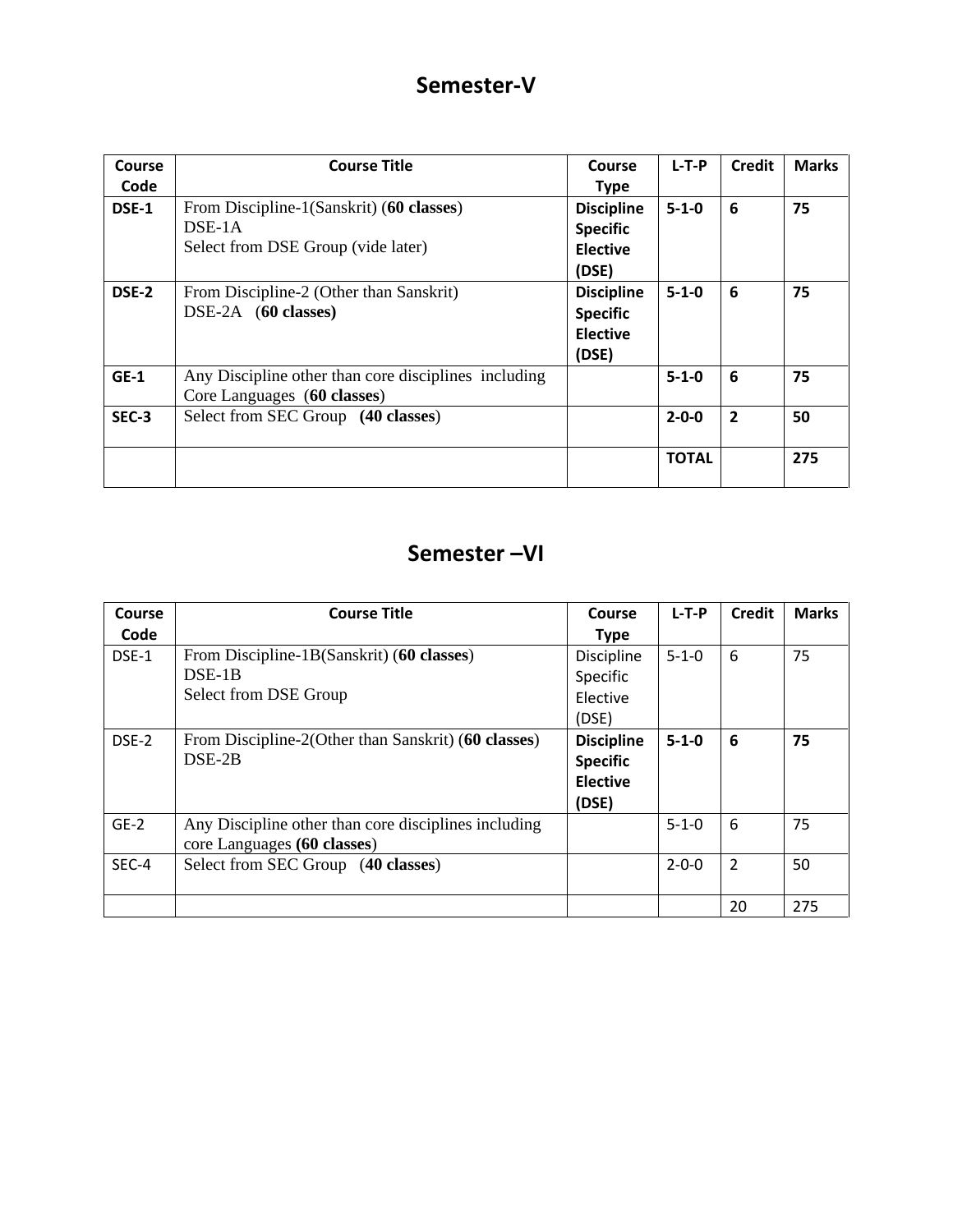| Category       | <b>Skill Based Papers(SEC)</b>                                                                         |
|----------------|--------------------------------------------------------------------------------------------------------|
| SEC-I          | <b>Basic Elements of Ayurveda (20 classes)</b>                                                         |
|                | Astānga-Ayurveda<br>(20 classes)                                                                       |
|                | <b>OR</b>                                                                                              |
|                | (40 classes)<br>Yogasūtra of Patañjali                                                                 |
|                | Yogasūtra-I (1,2 & 12-16)                                                                              |
|                | Yogasūtra-II (29,30,32,46,49 &50)                                                                      |
| SEC-II         | <b>Indian Theatre</b>                                                                                  |
|                | Drāmaturgy -- Sāhityadarpaņa - Chapter- VI (40 classes)                                                |
|                | (Rūpaka, Nāndī, Vrttis (without Angas), Prastāvanā, Arthaprakrti, Arthopak Şepaka, Patākās thānakas, K |
|                | ārya, Avasthā, Sandhi (without Angas) & Nāțikā                                                         |
|                | OR                                                                                                     |
|                | <b>Basic Sanskrit - Part-I</b>                                                                         |
|                | Section-A (10 classes)                                                                                 |
|                | Declensions (a-kārānta, i-kārānta, u-kārānta and r-kārānta - Masculine, Feminine                       |
|                | &Neuter, Pronouns & Number)                                                                            |
|                | Section-B (10 classes)                                                                                 |
|                | Conjugations – (Bhū, Path, Gam, Drš, Sev, Labh, Pac, Vrt, Kr, Dā, Śru, Jñā - lat, lot lan, lin         |
|                | $&$ lrt)                                                                                               |
|                | Section-C (10 classes)                                                                                 |
|                | Translation                                                                                            |
|                | Section-D (10 classes)                                                                                 |
|                | Brahmadattakarkatakathā-(Aparīk Sitakāraka)-Pañcatantra                                                |
| <b>SEC-III</b> | <b>Sanskrit Composition</b>                                                                            |
|                | A. Essay B. Hāsavidyakathā C. Comprehension (40 classes)                                               |
|                |                                                                                                        |
|                | <b>OR</b>                                                                                              |
|                | <b>Basic Sanskrit - Part-II</b>                                                                        |
|                | Section-A (20 classes)                                                                                 |
|                | The History of Sanskrit Literatur<br>(Rāmāyaņa, Mahābhārata, Fables & Historical Kāvyas)               |
|                |                                                                                                        |
|                | Section-B (20 classes)                                                                                 |
|                | "Lokavyavahārajñānaśunya-mūrkhapaņditacatustaya-kathā"-(Aparīksitakāraka)-from                         |
|                | Pañcatantra                                                                                            |
| <b>SEC-IV</b>  | <b>Vedic Literature</b>                                                                                |
|                | Section-A (30 classes)                                                                                 |
|                | Rgvedasamhitā - (Agnisūkta-(2/6), Indrasūkta-(2/12),                                                   |
|                |                                                                                                        |
|                | Aksasūkta-(10/34), Devīsūkta-(10/125)                                                                  |
|                | Section B (10 classes)                                                                                 |
|                | Iśopanisad                                                                                             |
|                | <b>OR</b>                                                                                              |
|                | <b>Moral Values In Sanskrit Literature</b>                                                             |
|                | <b>Section-A</b><br>Dānavīrah Karņah (from Karņabhāra)<br>$(20 \text{ classes})$                       |
|                | <b>Section-B</b><br>$(20 \text{ classes})$<br>Śaśakasimhakathā (from Pañcatantra)                      |

## **Skill Enhancement Course(SEC)**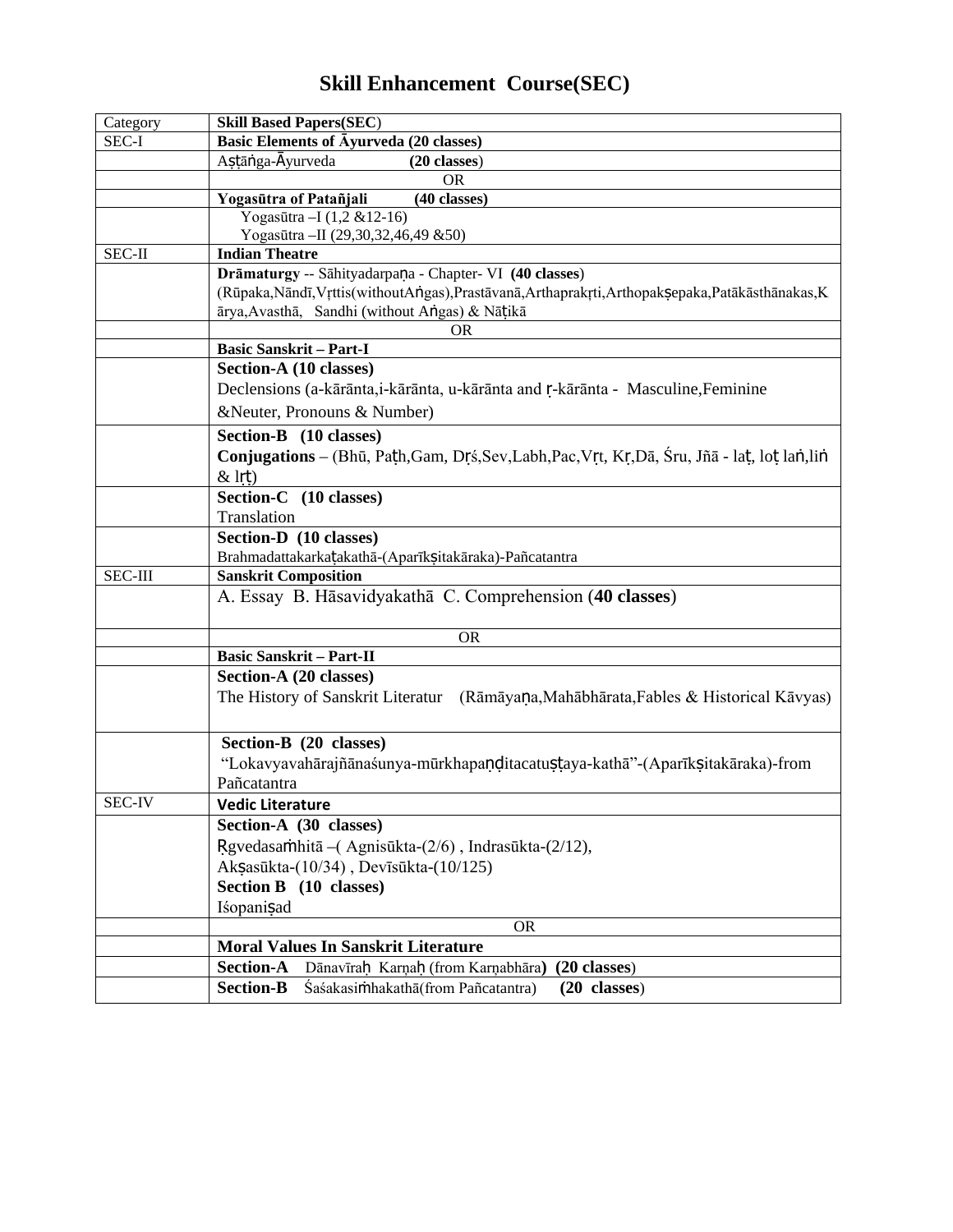## **Subject Group of Discipline Specific Elective (DSE)**

| Category      | <b>Epigraphy</b>                                                                   |
|---------------|------------------------------------------------------------------------------------|
| <b>DSE-I</b>  | A. The History of Epigraphical Study in India (30 classes)                         |
|               | (30 classes)<br>B. Aśoka's Girnāra Rock Edict I                                    |
|               | $\overline{OR}$                                                                    |
|               | Philosophy, Religion and Culture in Sanskrit Tradition                             |
|               | The History of Vedic Literature (30 classes)<br>А.                                 |
|               | The Social, Religious and Cultural Aspects as reflected in the<br>В.               |
|               | Purānas. (30 classes)                                                              |
| <b>DSE-II</b> | <b>Maxims In Sanskrit Language</b>                                                 |
|               | Prastāvikā of Hitopadeśa- (verses-1-47) (60 classes)                               |
|               | <b>OR</b>                                                                          |
|               | Literary Criticism (30 classes)                                                    |
|               | I)Metrics – A General Concept of Sanskrit Metres and the definitions of the        |
|               | following Meters --Indravajrā Upendravajrā, Upajāti, Vamsasthavila, Vasantatilaka, |
|               | Mālinī & Mandākrāntā                                                               |
|               | (I) Sāhityadarpaņa – Chapter-X (30 classes)                                        |
|               | (Slesa, Upamā, Rūpaka, Utpreksā, Atišayokti, Drstānta, Nidaršanā &                 |
|               | Arthāntaranyāsa)                                                                   |

# **Subject Group of Generic Elective (GE) (For the Students other than Sanskrit)**

| Category    | <b>Indian Social Institution and Polity</b>                                                                                              |
|-------------|------------------------------------------------------------------------------------------------------------------------------------------|
| <b>GE-I</b> | <b>Section-A</b><br>(30 classes)<br>Manusamhitā - Chapter-VII<br>State Politics-(1-15), Upāyacatustaya-(106-110) & Sādgunya $-(161-170)$ |
|             | Section-B. (30 classes)<br>Arthaśāstra- (Dūtapranidhi)                                                                                   |
|             | <b>OR</b>                                                                                                                                |
|             | <b>Political Thought in Sanskrit</b>                                                                                                     |
|             | (I) Arthaśāstra -- Mantrādhikāra (30 classes)                                                                                            |
|             | (II) Arthaśāstra -- Śāsanādhikāra (30 classes)                                                                                           |
| GE-II       | <b>Ethical Issues in Sanskrit Literature</b>                                                                                             |